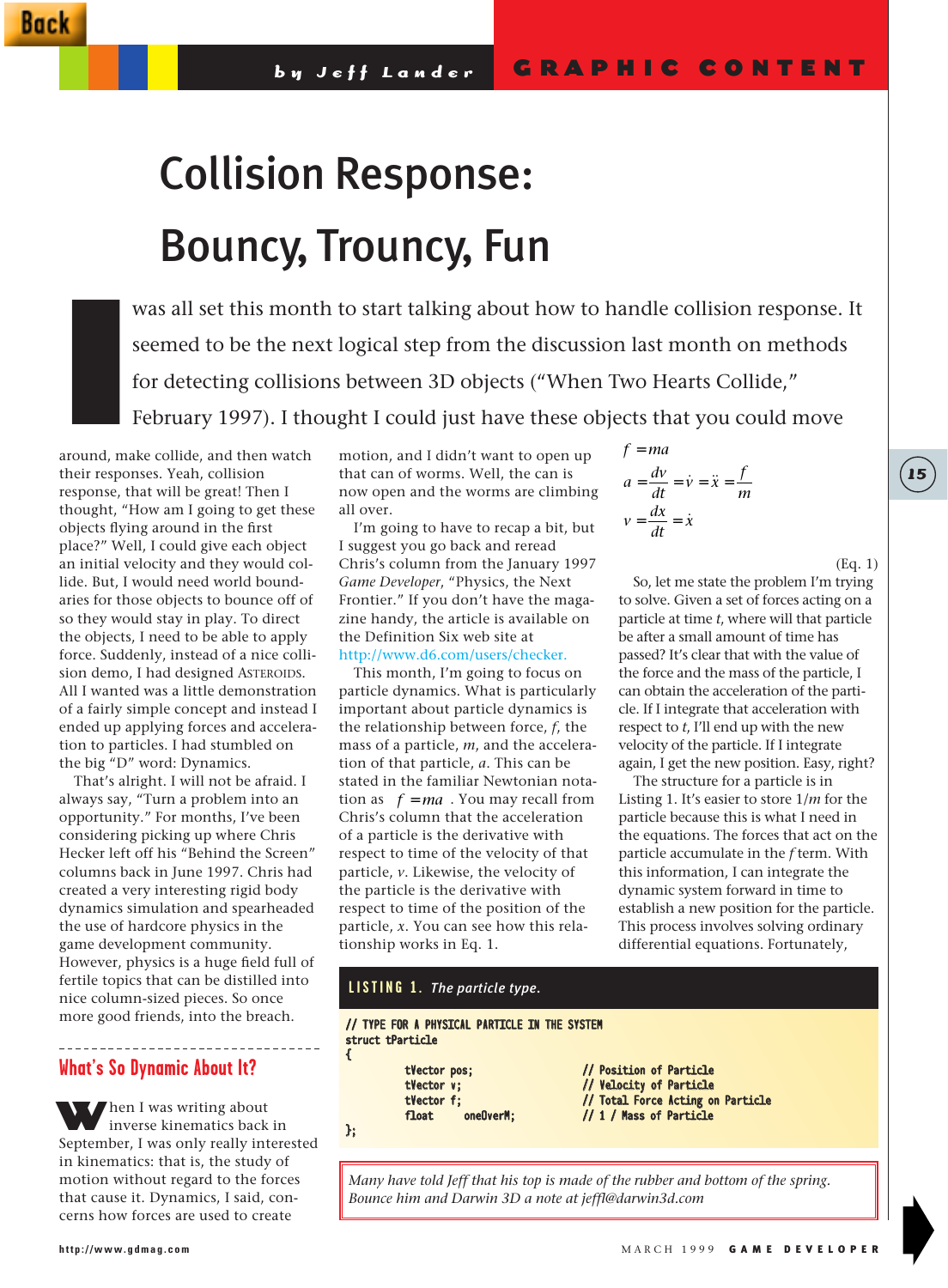# GRAPHIC CONTENT

#### **LISTING 2.** *My simple Euler intergrator.*

```
///////////////////////////////////////////////////////////////////////////////
// Function: Integrate 
// Purpose: Calculate new Positions and Velocities given a deltatime
// Arguments: DeltaTime that has passed since last iteration
// NoteS: This integrator uses Euler's method
///////////////////////////////////////////////////////////////////////////////
void CPhysEnv::Integrate( float DeltaTime)
{
/// Local Variables ///////////////////////////////////////////////////////////
  int loop;
  tParticle *source,*target;
///////////////////////////////////////////////////////////////////////////////
  source = m_CurrentSys; // CURRENT STATE OF PARTICLE
  target = m_TargetSys; // WHERE I AM GOING TO STORE THE NEW STATE
  for (loop = 0; loop < m_ParticleCnt; loop++)
  {
   // DETERMINE THE NEW VELOCITY FOR THE PARTICLE
   target->v.x = source->v.x + (DeltaTime * source->f.x * source->oneOverM);
   target->v.y = source->v.y + (DeltaTime * source->f.y * source->oneOverM);target->v.z = source->v.z + (DeltaTime * source->f.z * source->onelverM);// SET THE NEW POSITION
   target->pos.x = source->pos.x + (DeltaTime * source->v.x);target->pos.y = source->pos.y + (DeltaTime * source->v.y);
   target->pos.z = source->pos.z + (DeltaTime * source->v.z);
   source++;
   target++;
  }
}
```
Chris's column described a numerical method of solving these problems. Listing 2 contains code that uses the simplest numerical integrator, known as Euler's method, to compute the new state of the system. The great thing about this integrator is that it's simple to implement and understand. However, because it's a simple approximation, it's subject to numerical instability, as we will see later.

# **You Can't Force Me to Move, Can You?**

I now have a method for dynamically moving particles around in a realistic fashion. However, to get anything interesting to happen, I need to get things moving. This requires the application of some brute force, or several forces. But what kinds of forces do I want to apply to my little particles?

Well, the obvious force that has been applied to objects in games since the beginning of computer simulations is gravity. When I wrote the article on particle systems back in July 1998 ("The Ocean Spray in Your Face"), I had a very simple system for applying a force such

as gravity. This time, however, I want to be a bit more physically realistic. Gravity is a constant force that is being applied to all particles. In order to realistically simulate gravity, force must be added into the particle's force accumulator every system update. In general, this force is a vector pointing down along the y axis. However, there's nothing to stop a simulator from having a gravity vector that points in a different

direction. In fact, one of the very cool things about having a good physical simulation is that gravity can change and things will still "look" correct. This realistic look may not occur if you are trying to hand animate an object.

<u>\_\_\_\_\_\_\_\_\_\_\_\_\_\_\_\_\_\_\_\_\_\_</u>

# **Putting the Bounce Back in my Bungie**

Now, gravity was a pretty obvious force to apply to particles. But what else can I do? A loose connection of points isn't really all that interesting to watch even if it is simulated with accurate physics. It would be much more entertaining if I could connect those particles to form structures.

What about stretching a spring between two particles? This procedure is actually easy to implement. Hook's spring law (Eq. 2) is a pretty good way of representing the forces that a spring exerts on two points.

$$
f_a = -k_s (|L| - R) + k_d \frac{\dot{L} \bullet L}{|L|} \frac{L}{|L|}
$$
  
\n
$$
f_b = -f_a
$$
  
\n
$$
L = a - b
$$
  
\n
$$
\dot{L} = v_a - v_b
$$

(Eq. 2)

This formula represents the force applied to particles *a* and *b*; the distance between these particles, *L*; the rest length of the spring, *r*; the spring constant or "stiffness",  $k_s$ ; the damping constant,  $k_d$ ; and the velocity of the particles, *v*. The damping term in the equation is needed in order to sim-

| LISTING 3. A damped spring force.                                                                                                                                     |                                                              |
|-----------------------------------------------------------------------------------------------------------------------------------------------------------------------|--------------------------------------------------------------|
| $p1 =$ &system[spring->p1];<br>$p2 =$ &system[spring->p2];<br>VectorDifference(&p1->pos,&p2->pos,&deltaP);<br>dist = VectorLength(&deltaP);<br>// Magnitude of deltaP | // Vector distance                                           |
| Hterm = $dist - spring$ -restLen) * spring- $Ks$ ;                                                                                                                    | // $Ks * (dist - rest)$                                      |
| VectorDifference(&p1->v,&p2->v,&deltaV);<br>Dterm = (DotProduct(&deltaV,&deltaP) + spring->Kd) / dist;                                                                | // Delta Velocity Vector<br>// Damping Term                  |
| ScaleVector(&deltaP,1.0f / dist, &springForce);<br>ScaleVector(&springForce,-(Hterm + Dterm), &springForce);<br>VectorSum(&p1->f,&springForce,&p1->f);<br>Particle 1  | // Normalize Distance Vector<br>// Calc Force<br>// Apply to |

**16**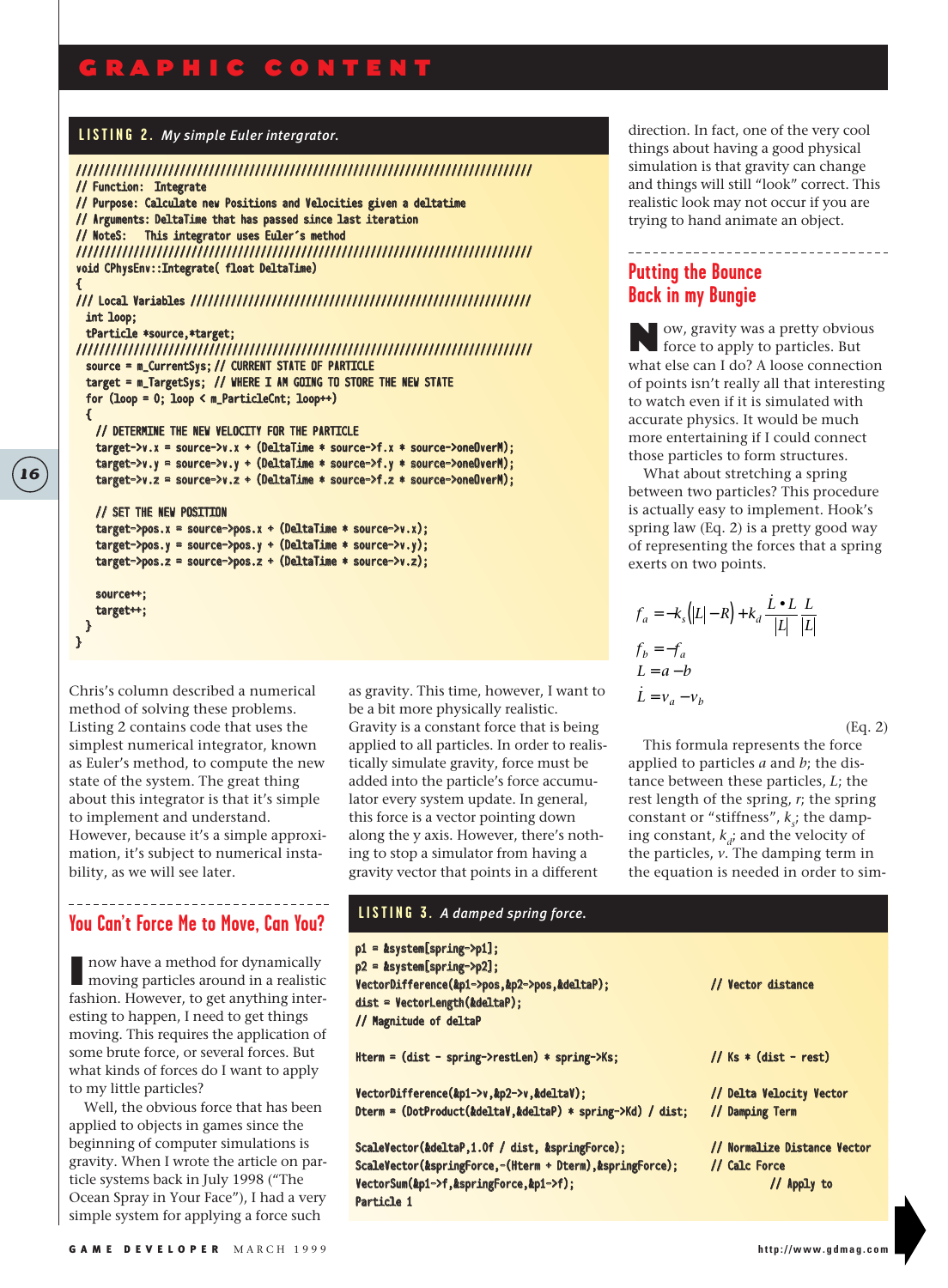# GRAPHIC CONTENT

#### **FIGURE 1.** *A particle colliding with a plane.*



**FIGURE 2.** *Components of a collision.*



ulate the natural damping that would occur due to the forces of friction. This force, called viscous damping, is the friction force exerted on a system that is directly proportional and opposite to the velocity of the moving mass. In practice, the damping term lends stability to the action of the spring. The code applying the spring force on two particles is in Listing 3.

#### **Other Forces**

Viscous drag should be applied to the entire system. A drag is a great way of making the particles look as though they are floating around in oil. It also adds numerical stability to the

-------------------------------



system, meaning that the particles won't bounce around too much. A viscous drag force is applied by multiplying a damping constant,  $K_d$ , with the velocity of the particle and subtracting that force from the accumulator.

Momentary forces are also very useful for interacting with the simulation. I've used a spring tied to a particle and attached the mouse to drag the object around. A force applied to a particle can be used to create a motor or other source of motion.

You can also make some interesting effects by locking a particle. That is, by turning off the simulation for a particular particle, it becomes fixed and can act as an anchor point. (You can achieve the same effect by causing the particle to have an infinite mass. In the simulator, simply set the particle's mass to zero.) Immobilizing one particle like this creates many possibilities for creating complex simulations.

---------------

# **Finally, Back to Collision**

Whew, now that I have a nice dynamic particle simulator, I can start talking about collision detection and response again. The simplest form of collision detection that I can add to this simulation is point-to-plane collision. With particles, it will be easy. Last month, I discussed the use of the dot product to determine whether a point has collided with a plane. Take a look at Figure 1.

Particle X with a velocity vector *V* is moving towards plane *P* with a normal *N*. I know that a collision of some sort occurred if (*X*-*P*) • *N* < ε, where ε is some small threshold near zero. If that value is < -ε, then the particle has passed through the wall, penetrating it. That won't make my simulator happy, so if a particle is penetrating any



boundary, it's necessary to back up the simulator a little and try again. If the dot product is just very near zero, then I have what is called a contact and I need to check further.

A particle in contact with a boundary may not be colliding with that boundary if the particle is moving away from the boundary. The relative velocity of the two bodies is checked by calculating *N* • *V*. If that value is less than zero, the two bodies are in colliding contact and I need to resolve the collision.

To resolve the collision, I need to calculate two more vectors. They represent the motion parallel and tangential to the normal of collision. Take a look at Figure 2.

The normal of collision is simply the normal to the plane. I calculate the velocity after the collision with Eq. 3.

$$
V_n = (N \bullet V)N
$$
  
\n
$$
V_t = V - V_n
$$
  
\n
$$
V' = V_t - K_r V_n
$$

(Eq.3)

. . . . . . . . . . . . . . . . . . .

In this equation,  $K<sub>r</sub>$  is the coefficient of restitution. This is the amount of the normal force,  $V_{n}$ , that is applied to the resulting force. If  $K_r$  is 1, I have a totally elastic collision. If it is 0, the particle sticks to the plane.

# **Building with Sticks**

Now that I have this nifty particle simulator where I can attach particles with springs and apply forces to them, it's time to build something. Let me start with a simple block such as the one in Figure 3.

Each of the edges of the object is a spring connecting the vertices. Unfortunately, if I run this object through the simulator, I end up with a big heaping mess. The mess occurs